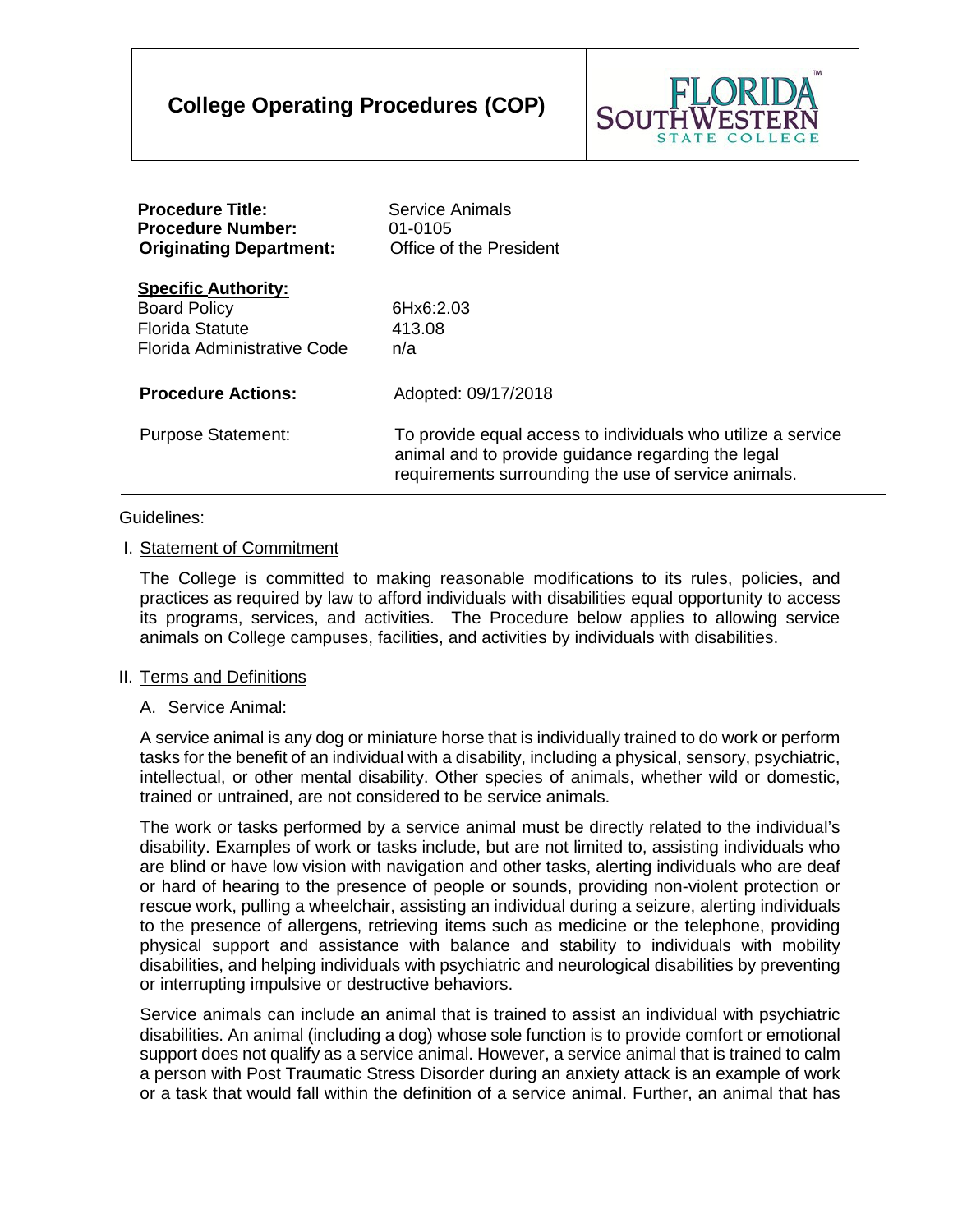been trained to sense that a person will have an anxiety attack and takes specific action to help avoid the attack or lessen the impact of the attack, would qualify as a service animal.

The law makes a distinction between psychiatric service animals and emotional support animals. If the animal has not been trained to perform a specific task or job, they do not qualify as a service animal under law. The crime deterrent effects of an animal's presence and the provision of emotional support, well-being, comfort, or companionship do not constitute work or tasks and as such do not meet the definition of a service animal.

#### B. Comfort Animals:

Comfort animals, emotional support animals, and therapy dogs are not service animals under the Americans with Disabilities Act. This procedure addresses only service animals as described above.

## C. Pets:

A pet is any animal kept for ordinary use and companionship. Pets are generally prohibited on the College campuses.

#### III. Training of Service Animals

Florida law allows animals on campus that are being trained to be service animals.

#### IV. Allowable Access

Individuals with disabilities shall be permitted to be accompanied by their service animals in all areas of the College or outside the College when an individual is participating in an offsite college-sponsored activity where students, members of the public, program participants, clients, customers, patrons, or invitees are allowed to go.

If a service animal's presence in a specific facility compromises legitimate safety requirements that are necessary for safe operation, they can be excluded from the facility (e.g., from a surgery or intensive care unit in a hospital in which a sterile field is required.)

College staff may ask an individual with a disability to remove a service animal from the premises if the animal is not housebroken or if the animal is out of control and the individual does not take effective action to control it.

An individual shall use a harness, leash or other tether with their service animal unless either the individual is unable to do so because of a disability or unless the use of a harness, leash, or other tether would interfere with the service animal's safe, effective performance of work or tasks. In these cases, the service animal must be under the individual's control through voice control, signals, or other effective means. If a service animal is excluded, the individual with a disability must still be offered the opportunity to obtain goods, services, and accommodations without having the service animal on the premises.

# V. Responsibilities

- A. Faculty and Staff: To ensure equal access and nondiscrimination of individuals with disabilities, members of the College's community must abide by the following practices:
	- 1. Allow service animals to accompany individuals with disabilities on campus;
	- 2. Do not ask for details about a person's disabilities;
	- 3. Do not pet a service animal, as it distracts the animal from its work;
	- 4. Do not feed a service animal;